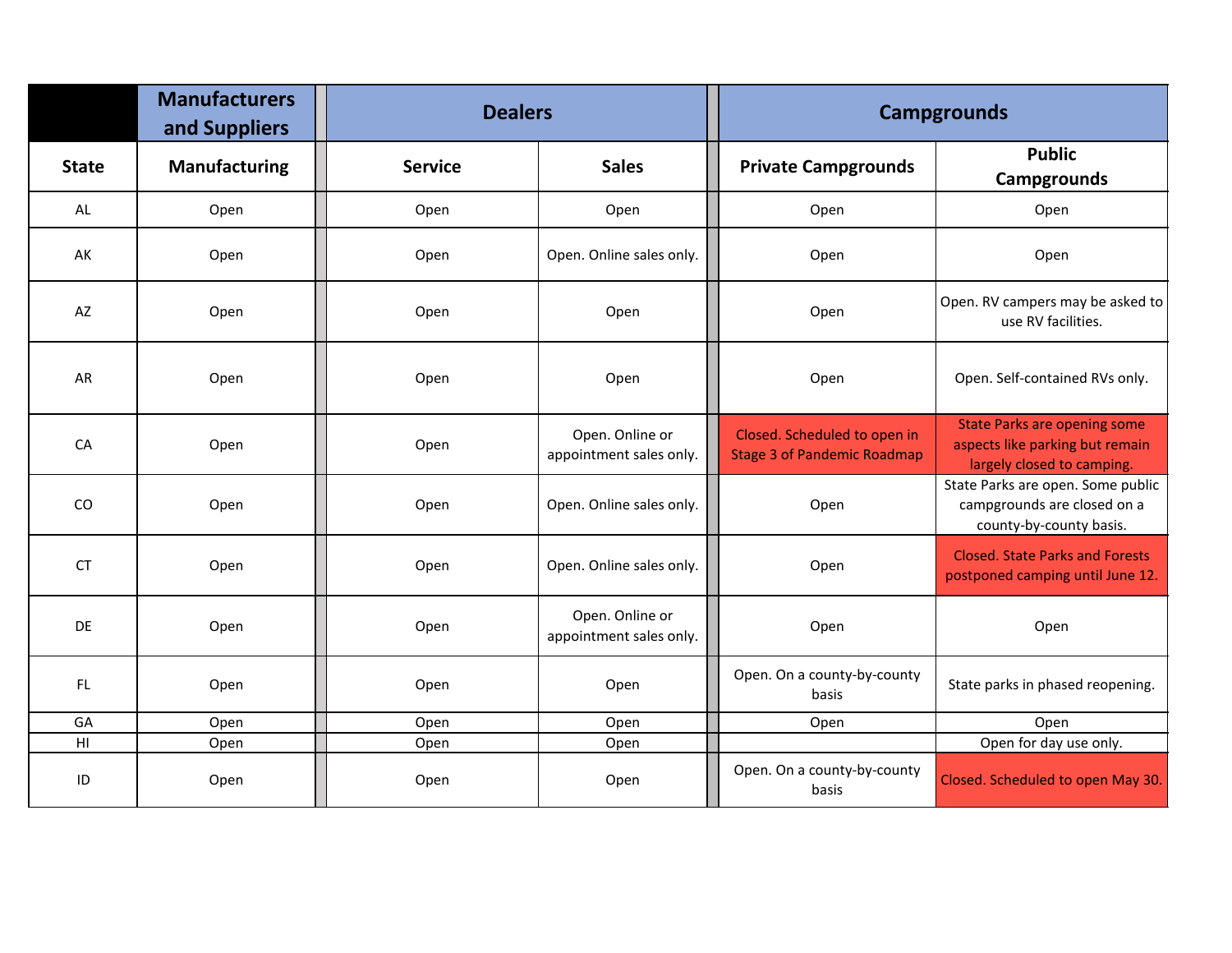|              | <b>Manufacturers</b><br>and Suppliers | <b>Dealers</b> |                                                                         | <b>Campgrounds</b>                                                                                                                         |                                         |
|--------------|---------------------------------------|----------------|-------------------------------------------------------------------------|--------------------------------------------------------------------------------------------------------------------------------------------|-----------------------------------------|
| <b>State</b> | <b>Manufacturing</b>                  | <b>Service</b> | <b>Sales</b>                                                            | <b>Private Campgrounds</b>                                                                                                                 | <b>Public</b><br><b>Campgrounds</b>     |
| IL           | Open                                  | Open           | Open. Dealership<br>showroom limited<br>to 5 people per<br>1000 sq. ft. | Open                                                                                                                                       | Open                                    |
| IN           | Open                                  | Open           | Open                                                                    | Open                                                                                                                                       | Open                                    |
| IA           | Open                                  | Open           | Open                                                                    | Open                                                                                                                                       | Open                                    |
| KS           | Open                                  | Open           | Open                                                                    | Open                                                                                                                                       | Open                                    |
| KY           | Open                                  | Open           | Open                                                                    | <b>Closed. Except for full-time RVers</b><br>with no other residence.<br><b>Recreational camping is not</b><br>allowed until June 11.      | Closed. Scheduled to open June 11       |
| LA           | Open                                  | Open           | Open                                                                    | Open                                                                                                                                       | Opne to state residents only.           |
| ME           | Open                                  | Open           | Open                                                                    | Open. State residents only.                                                                                                                | Closed. Scheduled to reopen June<br>1.  |
| MD           | Open                                  | Open           | Open. Online or<br>appointment sales only.                              | Open                                                                                                                                       | Open                                    |
| MA           | Open                                  | Open           | Open. Online sales only.                                                | Open                                                                                                                                       | Open                                    |
| MI           | Open                                  | Open           | Open. Online or<br>appointment sales only.                              | Closed                                                                                                                                     | Closed. Scheduled to reopen June<br>21. |
| MN           | Open                                  | Open           | Open. Online or<br>appointment sales only.                              | Closed. Except for self-contained,<br>"non-recreational" and seasonal<br>RV use. Recreational camping not<br>scheduled to open until June. | Closed                                  |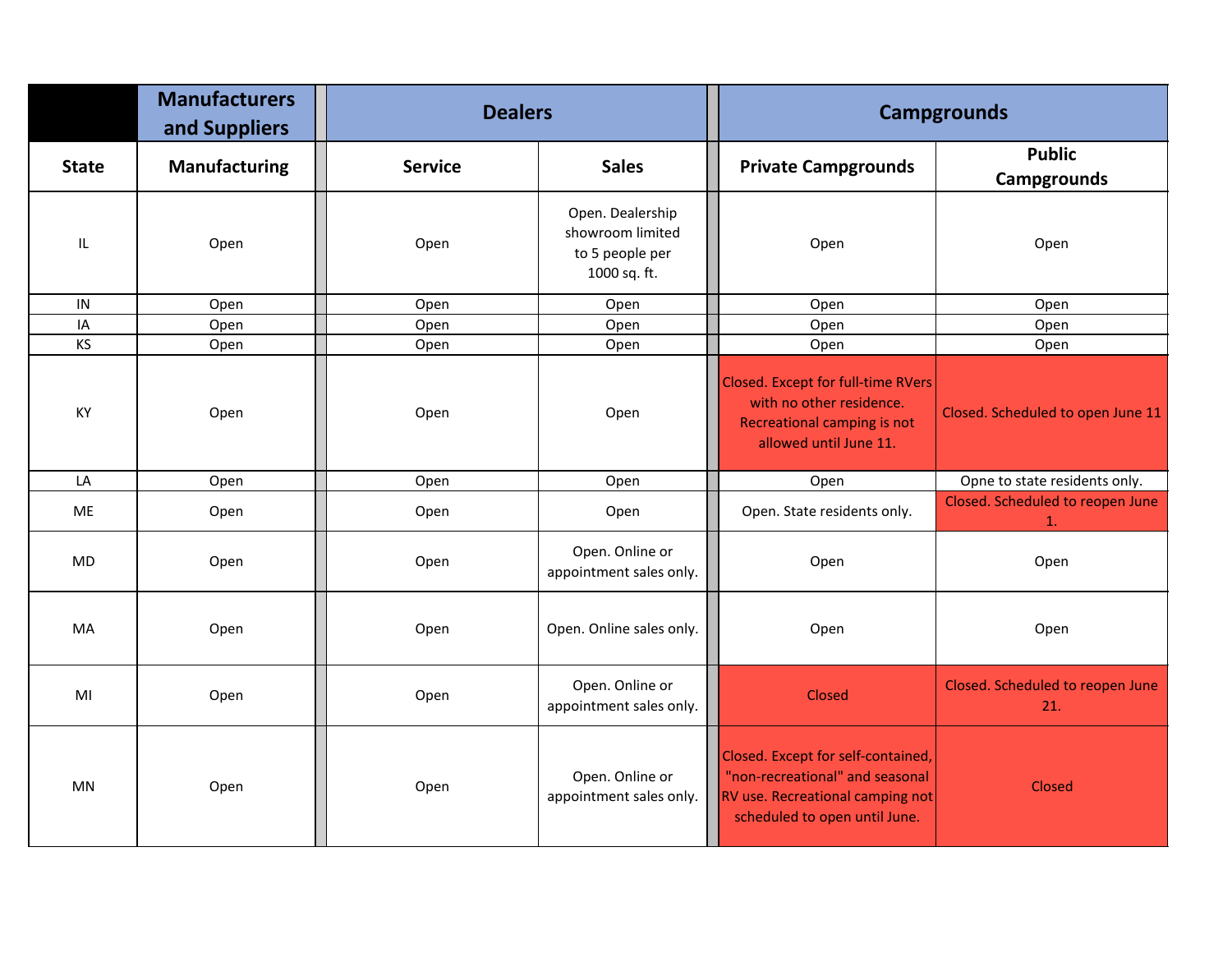|              | <b>Manufacturers</b><br>and Suppliers | <b>Dealers</b> |                                            | <b>Campgrounds</b>                                                                          |                                                                                        |
|--------------|---------------------------------------|----------------|--------------------------------------------|---------------------------------------------------------------------------------------------|----------------------------------------------------------------------------------------|
| <b>State</b> | <b>Manufacturing</b>                  | <b>Service</b> | <b>Sales</b>                               | <b>Private Campgrounds</b>                                                                  | <b>Public</b><br><b>Campgrounds</b>                                                    |
| <b>MS</b>    | Open                                  | Open           | Open                                       | Open                                                                                        | State Parks are open. State Forest<br>campgrounds are closed.                          |
| MO           | Open                                  | Open           | Open                                       | Open                                                                                        | Open                                                                                   |
| MT           | Open                                  | Open           | Open                                       | Open. On a county-by-county<br>basis                                                        | State parks are open. Most federal<br>land campgrounds are closed.                     |
| <b>NE</b>    | Open                                  | Open           | Open                                       | Open                                                                                        | Open on a park by park basis.                                                          |
| <b>NV</b>    | Open                                  | Open           | Open                                       | Open                                                                                        | Closed                                                                                 |
| <b>NH</b>    | Open                                  | Open           | Open                                       | Open. Some capacity restrictions.                                                           | Open on a park by park basis.                                                          |
| <b>NJ</b>    | Open                                  | Open           | Open. Online or<br>appointment sales only. | Closed. Currently open only to<br>seasonal campers. Recreational<br>camping opening is TBD. | Closed                                                                                 |
| <b>NM</b>    | Open                                  | Open           | Open. Online sales only.                   | Open. 25% capacity restrictions<br>in most counties. Some counties<br>remain closed.        | Closed                                                                                 |
| <b>NY</b>    | Open                                  | Open           | Open. Online sales only.                   | Open                                                                                        | Open                                                                                   |
| NC           | Open                                  | Open           | Open                                       | Open. With several restrictions.                                                            | Open. On a county-by-county basis.                                                     |
| <b>ND</b>    | Open                                  | Open           | Open                                       | Open                                                                                        | Open                                                                                   |
| OH           | Open                                  | Open           | Open                                       | Open                                                                                        | Public campgrounds are open on a<br>county-by-county basis. State Parks<br>are closed. |
| OK           | Open                                  | Open           | Open                                       | Open                                                                                        | Open to self-contained RVs.                                                            |
| OR           | Open                                  | Open           | Open                                       | Open. On a county-by-county<br>basis.                                                       | Open. On a county-by-county basis.                                                     |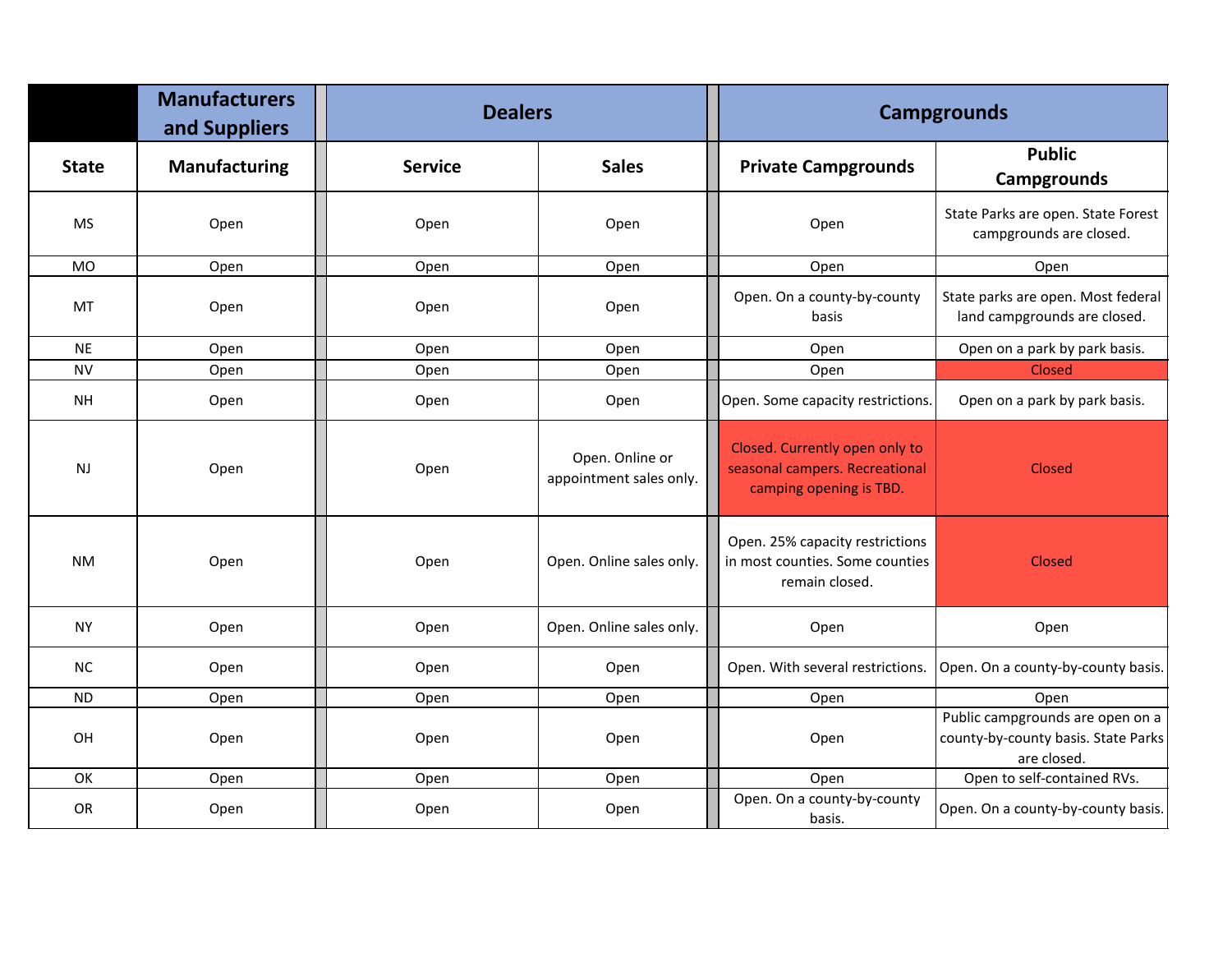|              | <b>Manufacturers</b><br>and Suppliers | <b>Dealers</b> |                                            | <b>Campgrounds</b>                                                      |                                                                                                                                      |
|--------------|---------------------------------------|----------------|--------------------------------------------|-------------------------------------------------------------------------|--------------------------------------------------------------------------------------------------------------------------------------|
| <b>State</b> | <b>Manufacturing</b>                  | <b>Service</b> | <b>Sales</b>                               | <b>Private Campgrounds</b>                                              | <b>Public</b><br><b>Campgrounds</b>                                                                                                  |
| PA           | Open on a<br>county-by-county basis   | Open           | Open. Online or<br>appointment sales only. | Open                                                                    | Open. On a park by park basis.                                                                                                       |
| <b>RI</b>    | Open                                  | Open           | Open. Online or<br>appointment sales only. | Open                                                                    | Closed. Until June 15th.                                                                                                             |
| SC           | Open                                  | Open           | Open                                       | Open                                                                    | Open. On a county-by-county basis.                                                                                                   |
| <b>SD</b>    | Open                                  | Open           | Open                                       | Open                                                                    | Open. Except for campgrounds in<br>Rocky Mountain National Forest<br>lands.                                                          |
| <b>TN</b>    | Open                                  | Open           | Open                                       | Open                                                                    | Open                                                                                                                                 |
| <b>TX</b>    | Open                                  | Open           | Open                                       | Open                                                                    | Open                                                                                                                                 |
| UT           | Open                                  | Open           | Open                                       | Open                                                                    | State Parks are open. Most other<br>public campgrounds and federal<br>lands are closed, but some are<br>open on a park-by-park basis |
| VT           | Open                                  | Open           | Open. Online or<br>appointment sales only. | Open. A 14-day quarantine will<br>be required for all guests.           | Open. A 14-day quarantine will be<br>required for all guests.                                                                        |
| VA           | Open                                  | Open           | Open                                       | Open. Except Northern Virginia<br>counties and towns.                   | State Parks are open. Some public<br>campgrounds are closed through<br>May 31.                                                       |
| <b>WA</b>    | Open                                  | Open           | Open                                       | Open. For non-recreational<br>purposes, on a county-by-county<br>basis. | Many State Parks open but<br>overnight camping is restricted.                                                                        |
| <b>WV</b>    | Open                                  | Open           | Open                                       | Open. State residents only.                                             | Open                                                                                                                                 |